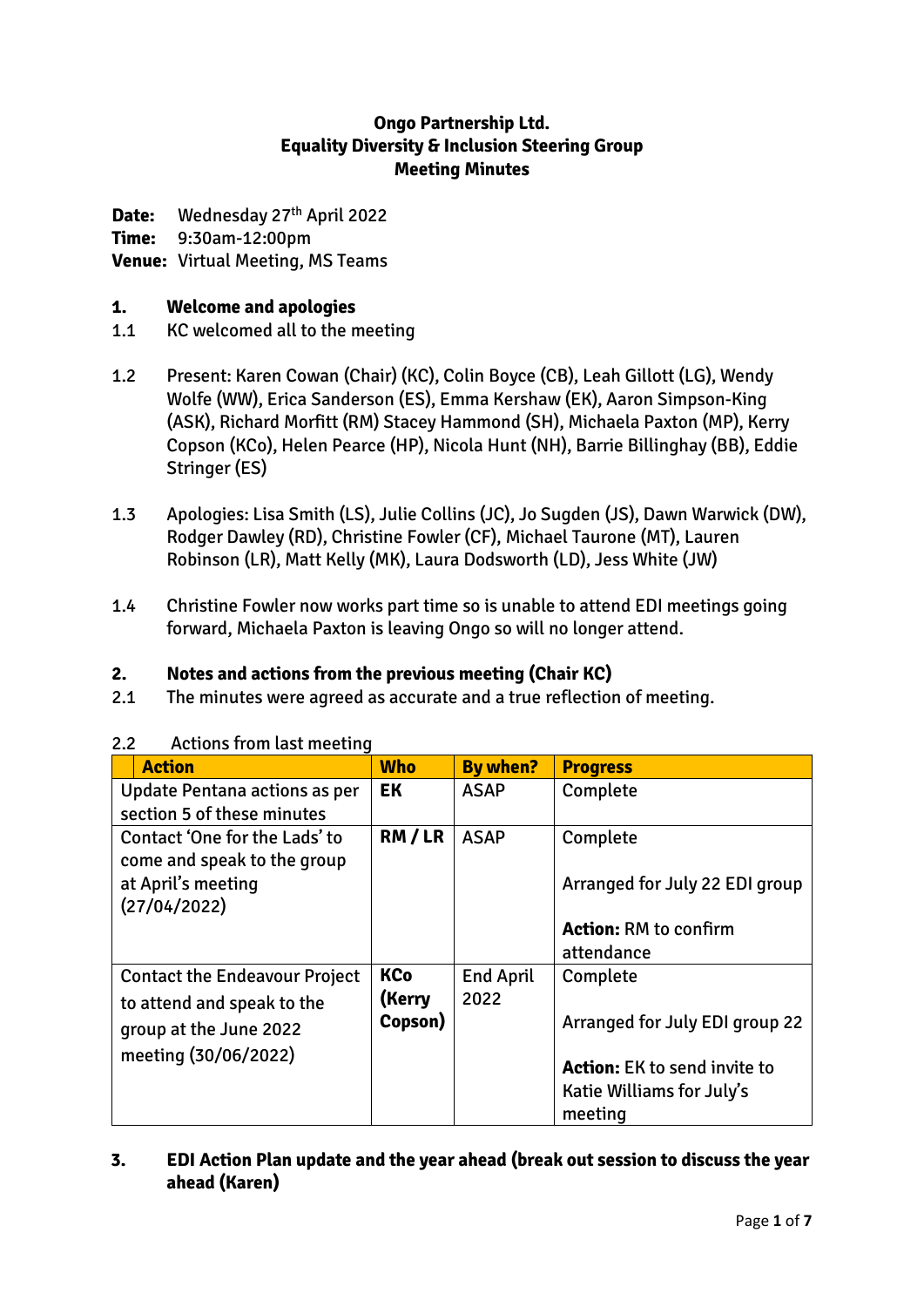- 3.1 We have an overarching EDI action plan to make sure we are always moving forward; it's the end of the financial year now and we are at 85% complete which is great.
- 3.2 EDI1.2 and EDI1.3 KC confirmed that we will be publishing the Race pay gap information and Disability pay gap information the same as we do the Gender pay gap reporting. This is not a statutory requirement, unlike the Gender pay gap, but is good practice.
- 3.3 EDI1.4 the salary benchmarking exercise for colleagues in Ongo Homes, Ongo Partnership and Ongo Communities has been completed and added to all employees' payments starting April 2022.
- 3.4 EDI2.1 the Menopause Guidance has been approved and is available to all colleagues internally. This action can now be completed. We will tailor our document to be able to share externally as it is only aimed at colleagues currently **ACTION – adapt current guidance to be uploaded to the external website – HP**.
- 3.5 EDI2.3 ensure mental health first aiders are representative of the workforce. Jo Sugden, Louise Usher, Marie Riggall and Helen Pearce met to discuss next steps around mental health first aiders. Marie is going to take this piece of work forward and is putting together a role description and framework of support. Then we'll be asking for people to register interest in 5 roles initially, although this may be extended over time and dependent on demand. This will roll over to the New Year action plan.
- 3.6 EDI4.1 increasing the diversity of our Boards is something we are still working on. We currently have a board member vacancy and we are doing everything we can to encourage people from minority groups to apply, including tenants / those with lived experience of social housing. We specifically welcome representation from underrepresented profiles – e.g. ethnically diverse, disabled people and younger people.
- 3.7 The annual diversity profile data has been completed, we have just received the data back from this and it will show the representation of colleagues, Board members and tenants. This will be complete and going to the Governance & Remuneration Committee in June. Details will be shared at our next meeting.
- 3.8 EDI5.1 Accessibility to our website, this action is now complete. Ongo's website has been placed 5<sup>th</sup> best Housing organisation for website accessibility by Silktide, a website accessibility champion. Action complete.
- 3.9 Our current action plan sits at just above 85% complete. We have some areas that need updating so this could take us to above 90%. Once this is updated, the current action plan will be closed down and a brand-new action plan set up for 2022/2023. We will carry some things over to continue but we want to add more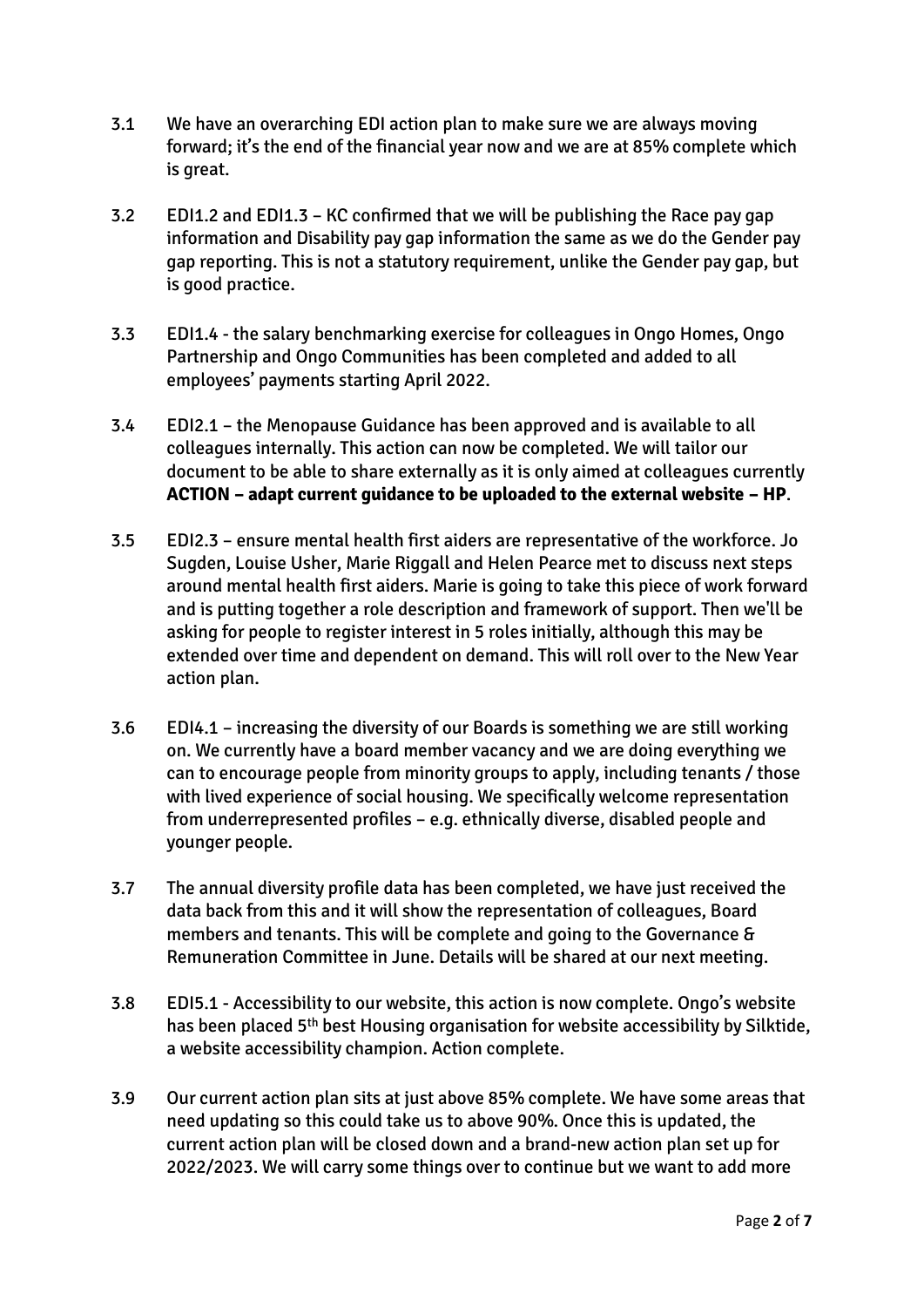actions. Karen invited all to speak up and share any thoughts or ideas. **ACTION - Please email KC, ES or EK if you think of anything further than what was discussed today – ALL.** 

## **ACTION – draft the new 2022 / 2023 action plan and circulate – ES**.

- 3.10 WW gave an update on the Disability awareness group. There was a really good response from colleagues who may have themselves, or work with someone that has a disability / hidden illness. There will be 3 further meetings, the next of which is focussing on physical disabilities. There will be an action plan from this which will tie in with the overall EDI action plan. This will not be an ongoing group, instead being a task and finish group. Colleagues did state they wanted to keep this group for internal staff at the moment but there is potential to set up task and finish focus groups for tenants going forward. The customer engagement and communities' teams could have a positive input to these as they are experienced in facilitating focus groups.
- 3.11 MP raised that in Communities they have a number of disabled clients who want to work but there are no opportunities being offered.
- 3.12 The group had a discussion around recruitment and making sure that recruitment panels are balanced – not just with gender but in respect of age, disability status and race. HR has started a piece of work with Recruitment and PR to look at the whole recruitment strategy to make sure all panels have the right mix.

# **ACTION – EK to circulate the EDI Bubble (staff EDI magazine) with the group minutes.**

### **4. Draft EDI Policy – consultation (Erica)**

- 4.1 The EDI policy was included within the group pack. It has been revised and changed to a new template and format recommended by the HDN (Housing Diversity Network). The policy incorporates the NHF (National Housing Federation) Code of Governance and the Housing Ombudsman's Complaint Handling Code and ensures compliance with these documents and the Equality Act 2010.
- 4.2 ES opened up discussion for any comments, no feedback was given. From this point, it will be shared internally and externally with our tenants for consultation, readability and understanding. It will be put forward for approval at GCB (Group common board) at its September's meeting.

### **5. Leaders in Diversity Accreditation (Erica)**

5.1 Quick update from ES, the accreditation is in its initial stages, we currently hold the LID (Leaders in Diversity) accreditation but its renewal comes up in August. The initial assessment meeting with Heena (our assessor from the HDN - Housing Diversity Network) has been completed, and the assessment process has started. There will be some surveys coming up and individual interviews with colleagues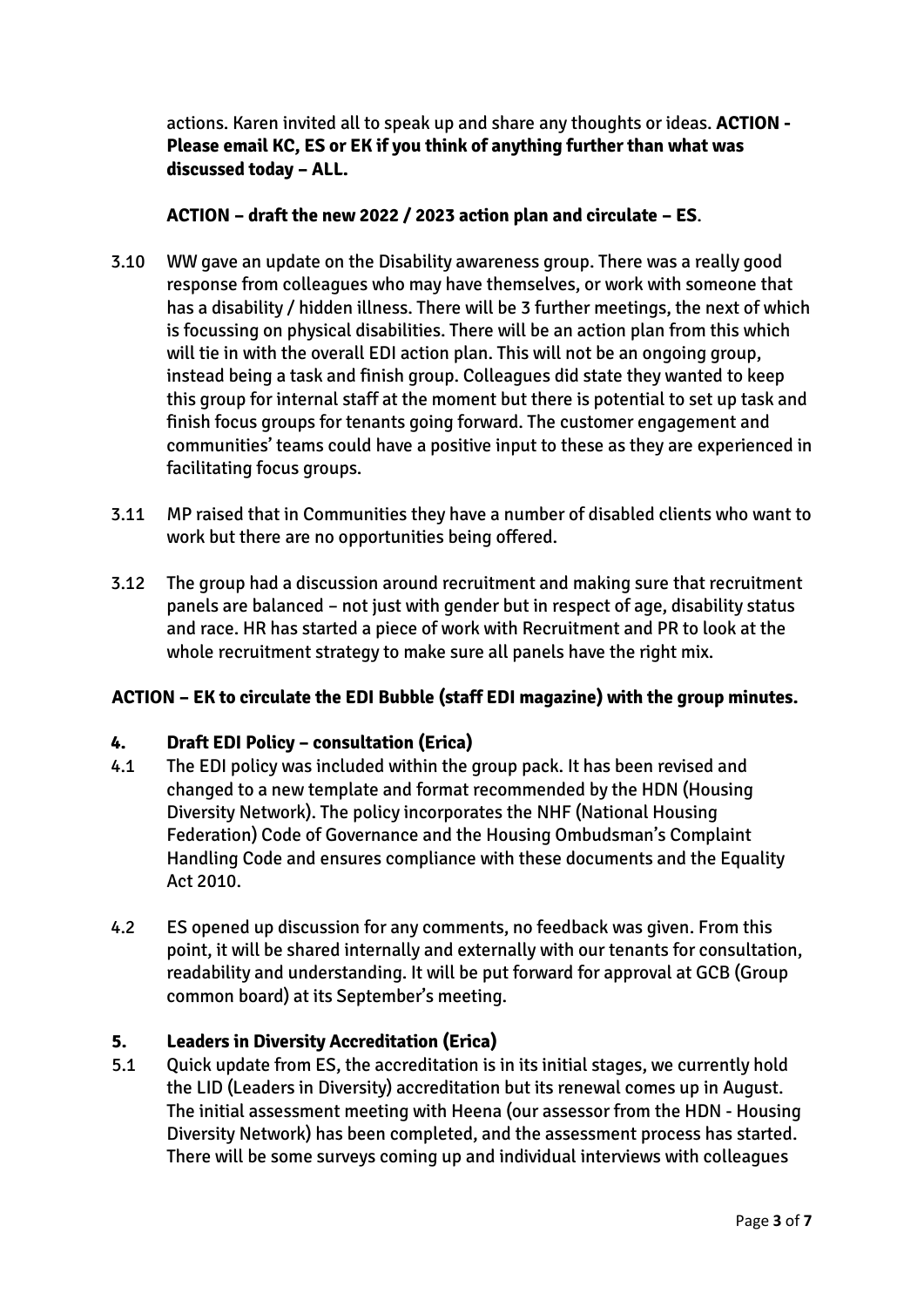and focus groups with tenants. We hope to be re accredited by the end of August. The pre-assessment meeting is booked for the second week in May.

## **Ten minute break**

## **6. HDN Board Trainee Programme update (Karen)**

- 6.1 Interviews will take place on Friday 29th April 2022 and one additional day the following week. At the end of this process we will have at least 2 board trainees that Ongo will pay for and mentor to try to help them achieve a board level position either at Ongo or with another organisation. Steve Hepworth and Shazad (from HDN) will be interviewing with Karen. This is a brand-new initiative for Ongo to gain new diverse critical friends and ultimately provide good succession planning for our boards, as part of our ambition to create a more diverse board.
- **7. Updates from other groups -NLEDI Forum (Karen) -HDN Northern Diversity Forum (Erica) -NCfD Patrons meeting- (Karen)**
- 7.1.1 KC attended the North Lincs EDI forum. There was attendance from RDASH, NLC, the Clinical Commissioning Group, local colleges, Voluntary Action and other sectors. They had a presentation from RDASH around their People Focussed Group, a peer support organisation of 12 years with 2500 members, of which 80 are active. They have a wellness centre, a food bank, a peer led crisis centre, along with other projects - the latest one being on the hospital wards to gather feedback and offer peer support. They are mainly based in Doncaster currently but are moving into North Lincolnshire too.
- 7.1.2 North Lincolnshire Council held internal discussions around going back to the normal post Covid-19, just because "we can". A staff member who is a wheelchair user said her work life balance has vastly improved since agile working but everyone has now been encouraged to go back to the "excluded norm" and go back to the office. She was saying don't do it if it doesn't work for you as there are many platforms to effectively perform in jobs such as remote working and other locations etc.
- 7.1.3 North Lindsey College is hosting a large EDI event and ES & KC are attending as guests. The event includes Ongo guest speakers on two separate topics cuckooing (Jo Sylvester) and the refugee resettlement programme (Kim Brundell); both remits being recognised as best practice.

### 7.2 **NHF Yorks & Humberside Chief Execs & Chairs Forum 14/09/21 (Erica)**

- 7.2.1 A BME Board member network has been set up with quite a good take up and the first meeting will take place sometime in April 2022.
- 7.2.2 A staff member from Tower Hamlets Homes in London shared details of the Housing Diversity Day 2022, which will take place on 3rd October this year. This is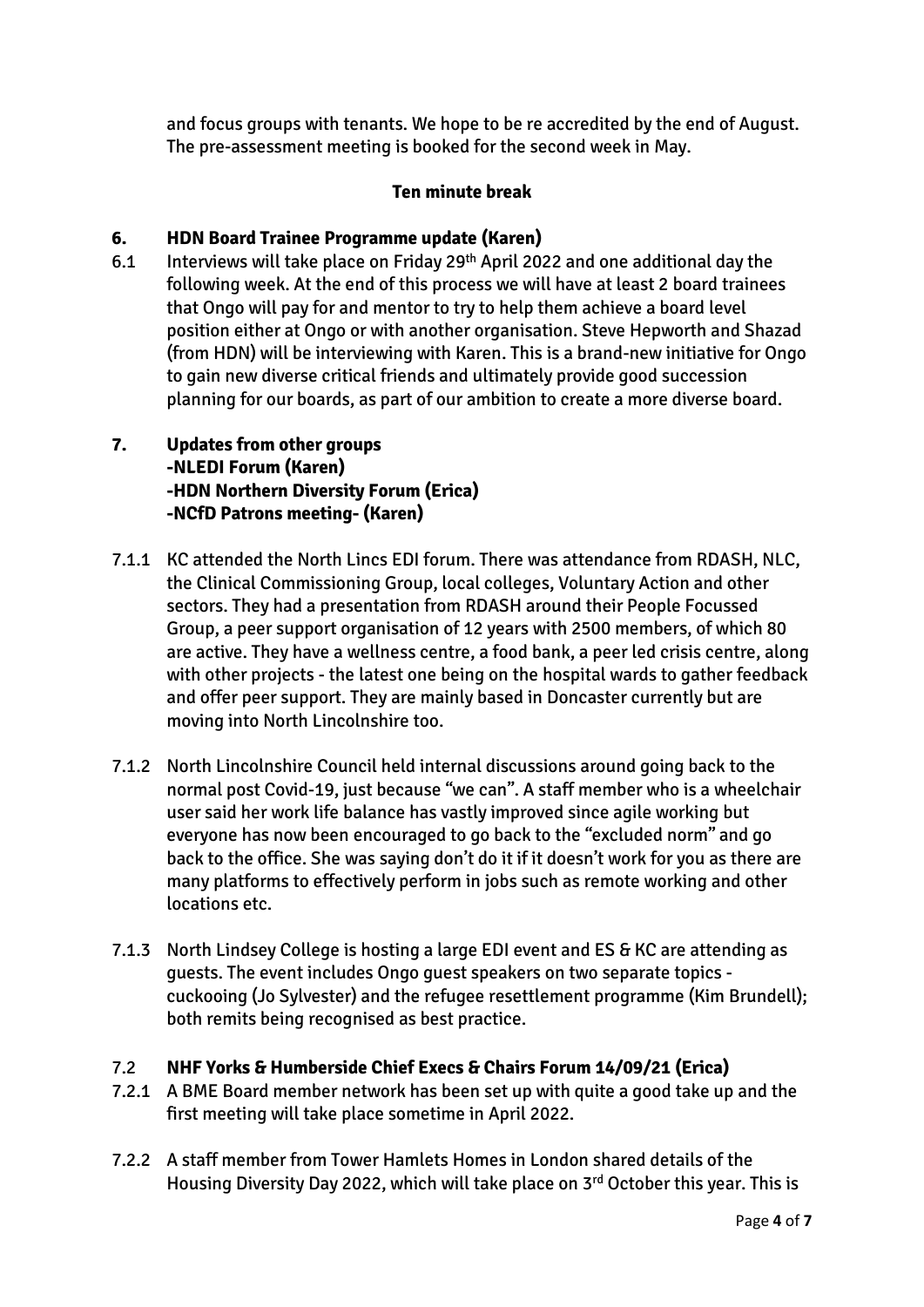an online event taking place on social media platforms. The purpose is to demonstrate how reflective workforces, exec teams and boards are essential in the housing sector and to share good practice in relation to EDI.

- 7.2.3 There will be short webinars throughout the day covering the protected characteristics from housing and EDI professionals and real-life content from our tenants. We are in touch with our colleagues at Tower Hamlets and will be taking part to ensure Housing Diversity Day is celebrated in the North as well as London this year.
- 7.2.4 A speaker from Sheffield University presented the Transforming and Activating Places student placement programme. The programme facilitates paid work placements (paid by the university, not host organisations) for undergraduate students from underrepresented backgrounds studying social sciences / arts and humanities for 100 hours over the summer starting in June. The theme of the programme is 'Place making', and a key aspect is knowledge exchange; what students can bring as well as what they learn from the organisation. The HDN are utilising a student placement to create a diversity data toolkit, this is an example where interns can aid with specific projects like this. Students are paid a bursary by the University commensurate with minimum wage, and the 100 hours can be full or part time. Attendees of the Network were asked to share this with networks and within the organisations they work for and are specifically looking at neighbourhood and resident teams for the placements. If anyone has any opportunities for a placement, please contact Zelda Hannay at Sheffield University directly – [zelda.hannay@sheffield.ac.uk](mailto:zelda.hannay@sheffield.ac.uk)

# 7.3 **NCfD Patrons meeting- (Karen)**

- 7.3.1 NCFD (National Centre for Diversity) patrons meeting, KC attended in Steve Hepworth's absence. This is where executive leaders meet together to share best practice and agree strategy to take the EDI remit forward. Discussions were held around the National Women's Day on the 8<sup>th</sup> March, and on how Covid-19 had completely changed how the NCFD worked, and now works, with its membership; even the FREDIE awards were facilitated digitally during lock down.
- 7.3.2 This year our CEO Steve Hepworth has been nominated and shortlisted for CEO of the year at the NCFD FREDIE awards. Steve cannot attend this year but EK, NH & ASK are all attending. They will also find out what position Ongo will be in, in the top 100 best companies.

### **8. AOB –**

8.1 MP shared some good practice from the Communities' team – as part of Building Better Opportunities, we were tasked by our funding providers to put together a training course to build confidence and empower the women on our project. For this, we ran a week-long course for women from varying backgrounds. This included someone who has a Masters in engineering, a nurse wishing to return to the profession, females recovering from drug and alcohol addiction and women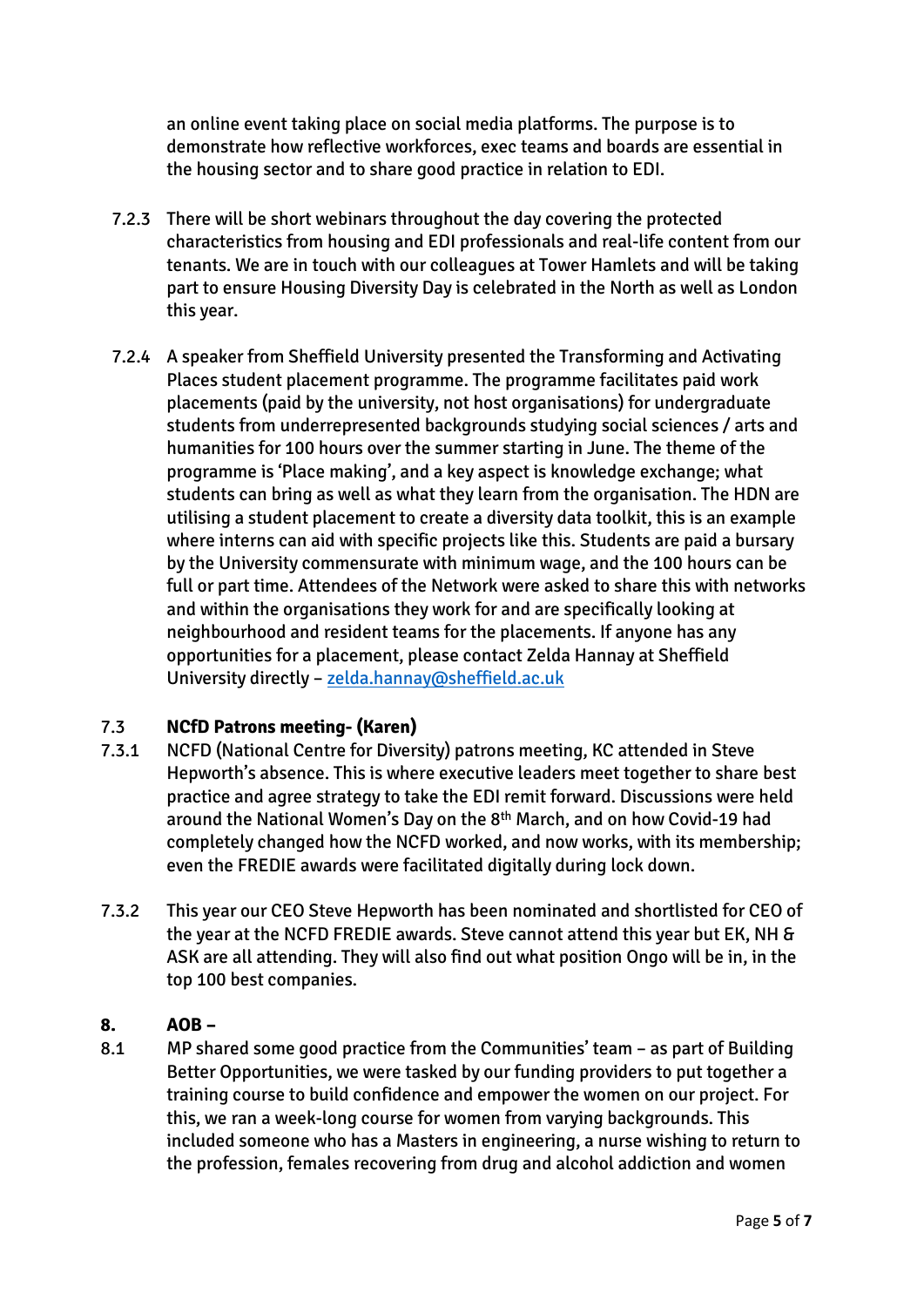who are stay at home mums. The course (titled – Moving Forward: Your Journey to Empowerment) covered subjects such as 'What Makes a Woman?', individual values, boundaries, mind-set/confidence, Afternoon Tea, group coaching, goal setting, Box Fit session at Vital Fit Ladies' Gym, interview and CV skills, welfare and debt advice, as well as a healthy, budget meal session. The ladies thoroughly enjoyed the week and have made friendships moving forward, as well as some of the ladies realising they needed additional mental health support to help improve their lives from this point on. This was an incredibly successful week and we look forward to doing something similar in the future.

## **9. Reflection of today's meeting (all)**

- 9.1 It was agreed that future meetings will be blended accessible in person in the board room at Ongo House or digitally via Microsoft Teams. This encourages choice and caters for the diverse needs of the membership.
- 9.2 We are happy to keep looking at external invites including one for the lads and also internal invites such as the endeavour project who are attending our next EDI group.
- 9.3 Feedback from the membership indicated that all attendees were happy with today's meeting including the content and flow. Positive feedback all round.
- 9.4 MP is moving jobs and organisation so all wished her the best in her new role. She explained she has worked for national companies before and never had such a positive experience re the commitment to EDI as she has had at Ongo.

### **10. Date and time of next meeting**

Thursday, 28th July 2022, 9:30am to 12:00pm. A blended meeting accessible either in person at the Ongo House board room or digitally via Microsoft Teams.

|                | <b>Action</b>                                                                                            | <b>Who</b> | <b>By when?</b> | <b>Progress</b> |
|----------------|----------------------------------------------------------------------------------------------------------|------------|-----------------|-----------------|
| $\overline{1}$ | Confirm attendance at<br>July's meeting of One<br>for the Lads and share<br>meeting details with<br>them | RM/<br>EK  | 30/06/2022      |                 |
| $\overline{2}$ | Share invite for July's<br>meeting with Katie<br>Williams                                                | EK         | <b>ASAP</b>     | Complete        |
| 3              | Create summary<br>document regarding                                                                     | HP/<br>LG  | 30/06/2022      |                 |

### **11. Actions**